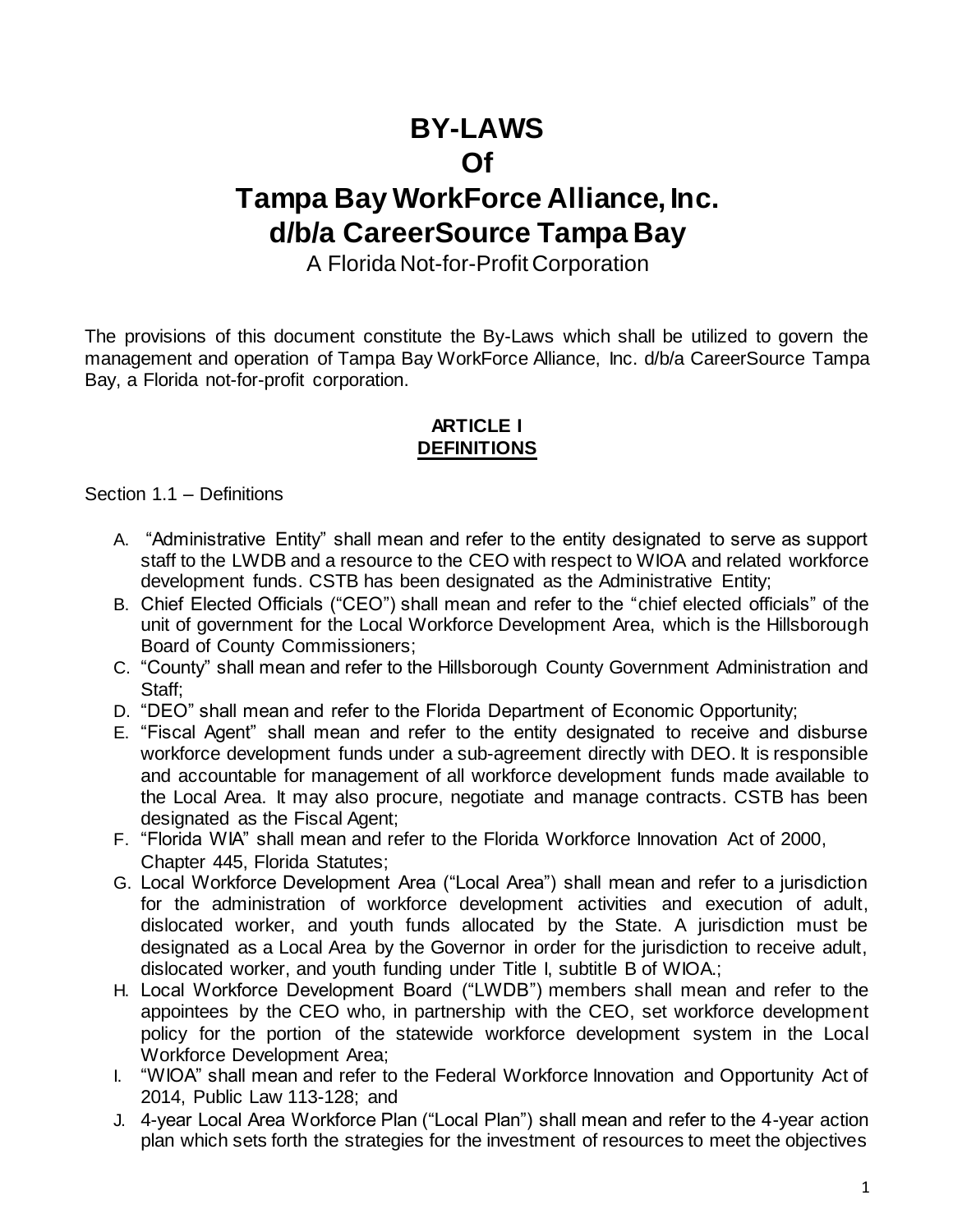of the various workforce grants and programs including but not limited to the development, alignment, and integration of service delivery strategies in support of the State's vison and strategic and operational goals.

#### **ARTICLE II NAME, SERVICE AREA, AND OFFICE LOCATION**

Section 2.1 – Name

The legal name of the organization shall be Tampa Bay WorkForce Alliance, Inc., d/b/a CareerSource Tampa Bay, Inc., hereinafter referred to as "CSTB".

Section 2.2 – Service Area

CSTB shall serve the employers and residents of Hillsborough County, Florida, Region 15.

Section 2.3 – Office Location

The official office location and mailing address shall be as determined by CSTB's Board of Directors.

#### **ARTICLE III PURPOSE AND USE OF FUNDS**

Section 3.1 – Purpose

The purposes for which CSTB is formed, and its business goals and objectives, are as follows:

- A. To serve as the LWDB for Region 15, as certified by CareerSource Florida, the State of Florida Workforce Development Board;
- B. To provide a comprehensive and high-quality workforce delivery system in the Local Area and to maximize and continue to improve the quality of services, customer satisfaction, and effectiveness of the services provided;
- C. To deliver customer-focused, value-added workforce solutions designed to meet the specific needs of customers, both employers and job seekers alike;
- D. To administer workforce programs and activities and act as the local grant sub-recipient, administrative entity and fiscal agent as defined by the U.S. Department of Labor, WIOA, authorized by the State of Florida, and in agreement with the CEO;
- E. To enhance the provision of workforce development services; increase the involvement of the business community, including small and minority businesses, in workforce development activities; to increase private sector employment opportunities; and to ensure the economic health of the community; and
- F. To provide special emphasis to welfare recipients, economically disadvantaged, to include other "barriers to employment", and Veterans or veteran spouses.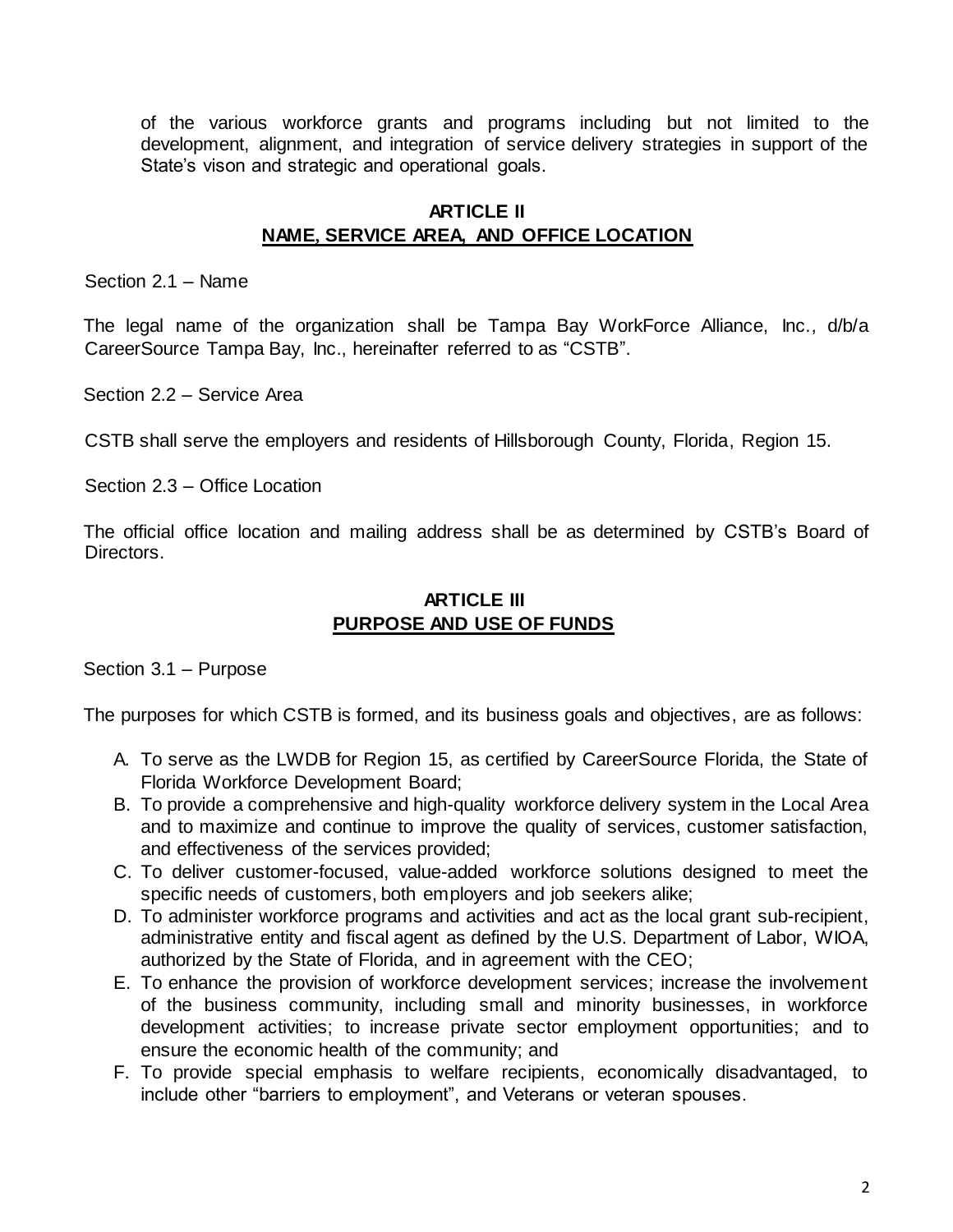Section 3.2 – Use of Funds

CSTB shall use available funding in ways that will most effectively satisfy the labor demand needs of the residents and business community to enhance the economic well-being of the community.

CSTB shall ensure sustained fiscal integrity and accountability for expenditures of funds in accordance with 2 CFR 200 et. seq., WIOA and the corresponding Federal Regulations and State policies, as well as the laws and regulations applicable to such other grant funds or donations received.

No investment, loan or evidence of indebtedness or promise to pay shall be contracted on behalf of CSTB unless authorized and approved by the Board of Directors and CEO, and as required, by Federal or State entities.

#### **ARTICLE IV BOARD OF DIRECTORS**

Section 4.1 – Governing Body

CSTB shall be governed by a Board of Directors ("Board"), to be appointed by the CEO as provided herein.

Section 4.2 - Appointment of Board Members

- A. The CEO shall appoint members of the Board consistent with criteria established under WIOA, criteria established by the Governor, and in accordance with Hillsborough Board of County Commissioners Policy as amended;
- B. The authority to appoint, reappoint or revoke the appointment of members to the Board lies solely with the CEO. Members of the Board shall serve at the pleasure of the CEO and may be removed either with or without cause at any time;
- C. Members of the Board may identify and encourage potential applicants to apply for appointment to the Board in accordance with the application process set forth by the CEO; and
- D. CSTB shall provide or arrange for annual training to Board members to ensure they are aware of their roles, responsibilities and functions to include an orientation and training for new Board members and periodic updates as needed.

Section 4.3 – Authority and Responsibilities

All corporate powers shall be exercised by or under the authority of the Board in conjunction with the approval of the CEO, and the business and affairs of CSTB will be managed under direction of the Board and the CEO. The Board and CEO shall direct strategic and operational oversight of CSTB to help develop a comprehensive and high-quality workforce delivery system in the Local Area.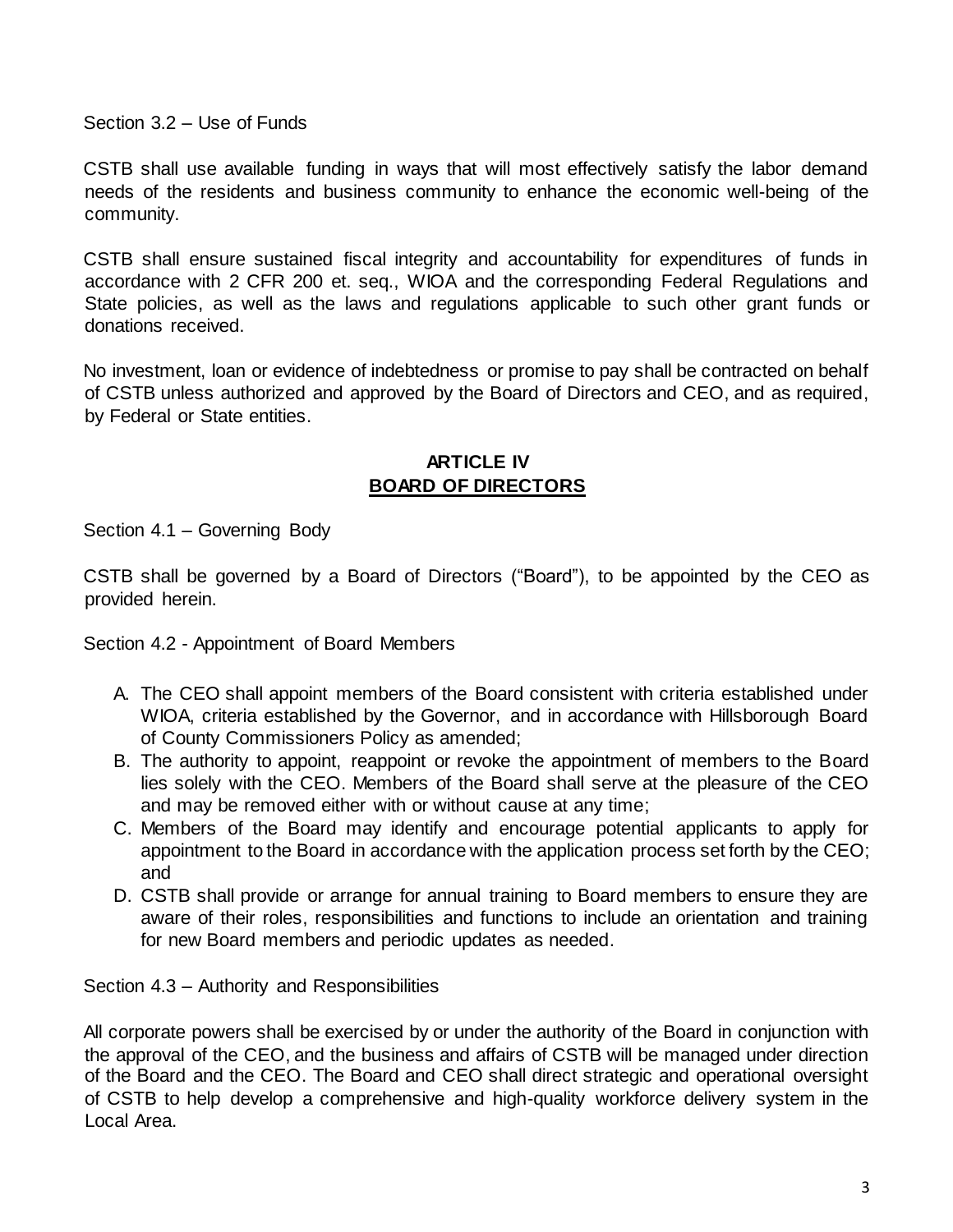The Board's general responsibilities shall include, but not be limited to:

- A. Ensuring Board members actively participate in convening the workforce development system's stakeholders, brokering relationships with a diverse range of employers, and leveraging support for workforce development activities, by:
	- 1. Developing the four-year Local Plan in partnership with CEO; convening local workforce development system stakeholders to assist in the development of the Local Plan and in identifying non-Federal expertise and resources to leverage support for workforce development activities; ratifying and submitting or amending the Local Plan pursuant to WIOA and the provisions of section 445.007, Florida Statutes; and obtaining approval of the Local Plan by the CEO; and
	- 2. Coordinating the Local Area's workforce investment activities with economic development strategies and developing other employer linkages with such activities;
- B. Establishing, adopting and overseeing policies for governance, administration and operation of CSTB to carry out the functions of the LWDB as outlined in WIOA in coordination with the CEO as provided herein and in the law governing the funds awarded to the Local Area;
- C. Coordinating agreements with the CEO that are necessary to designate the administrative entity and fiscal agent for the Local Area;
- D. Providing oversight of CSTB's programs, costs and performance outcomes together with the CEO;
- E. Identifying and selecting providers of youth workforce investment activities, training services, career services, and One-Stop Operators as necessary and applicable;
- F. Developing an annual planning budget for the activities of CSTB with approval of the CEO and consistent with the Local Plan and the duties of CSTB. The annual planning budget shall be presented to the CEO in May or June of each year prior to the start of CSTB's program year based upon the planning numbers provided by DEO. The annual planning budget shall include all non-federal revenues and discretionary grants;
- G. Providing oversight of the budget to ensure sustained fiscal integrity and accountability for expenditures of all funds;
- H. Negotiating and reaching agreement on local performance indicators with the Governor and present for CEO approval, as appropriate;
- I. Developing the Regional Targeted Occupations List;
- J. Ensuring Equal Opportunity representation and grievance procedures are available and made known to staff, participants, and other interested parties in the local workforce development system; and
- K. Ensuring CSTB meets its requirement to conduct business in an open manner under the sunshine provision of WIOA and Florida's Government-in-the-Sunshine Act. This includes but is not limited to meetings open to the public, posting of CSTB's By-Laws, publicly noticing all Board and Committee meetings, and posting of all Board and Committee meeting minutes.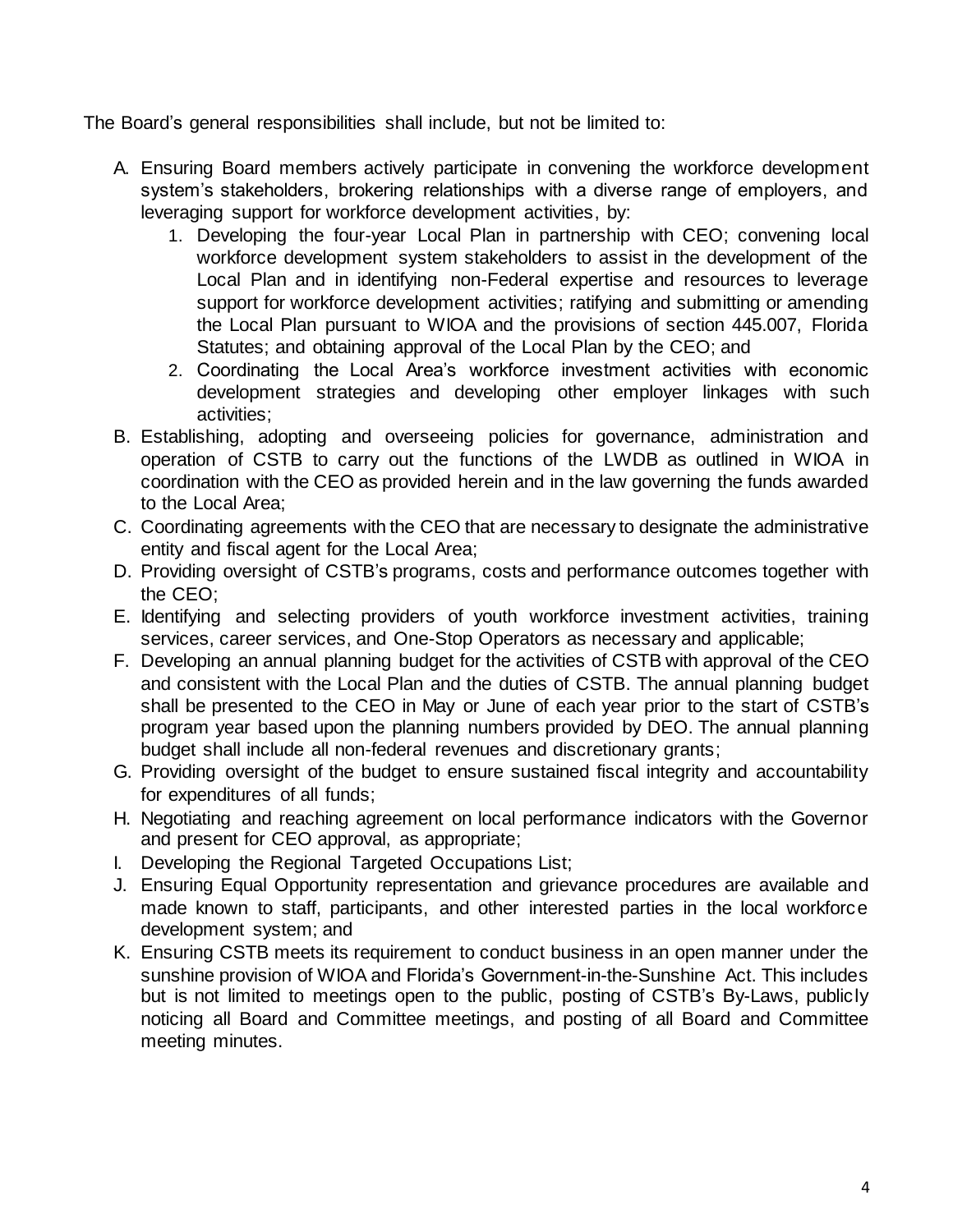Section 4.4 – Powers Regarding a Director and Staff

The Board shall have the power to select and recommend a Director, Interim Director or designated person responsible for the operational and administrative functions of CSTB for CEO approval. The Director shall be a contract employee of CSTB, shall report to the Board, and shall be responsible to hire sufficient personnel to carry out effective and efficient operation of workforce development programs as defined in the Local Plan and to provide necessary technical assistance to any sub-grantees providing services under the guidance of CSTB and acting in partnership with the CEO as provided herein.

The Board shall have the authority to suspend, with or without pay, or remove the Director, Interim Director, or the designated person responsible for the operational and administrative functions of CSTB with or without cause. The CEO shall have the authority to direct the Board to suspend, with or without pay, or remove the Director, Interim Director or the designated person responsible for the operational and administrative functions of CSTB for cause. Upon receipt of the CEO's direction, the Board shall provide written notice to the Director, Interim Director or designated person of the termination of his or her employment, specifying the date on which the Director, Interim Director or designated person responsible for the operational and administrative functions of CSTB employment shall terminate.

The Director and staff of CSTB shall be subject to the limitations on the payment of salary and bonuses as described in WIOA sec. 194(15) and 2 CFR § 200.430.

Section 4.5 – Authority of Individual Board Members

Board members have authority over the affairs of CSTB only when acting as a Board of Directors legally in session. The Board shall not be bound in any way by any action or statement on the part of any individual Board member except when such statement or action is taken when carrying out specific instructions by the Board.

Members of the Board and Committees of the Board may be contacted for comments on CSTB matters and/or issues of public interest. Because the Board and Committees of the Board are comprised of members of a myriad of businesses, agencies, and organizations it is important that CSTB's positions are communicated clearly and consistently. Board and Committee members shall direct any such requests to the Board Chair and/or Director of CSTB. The Board Chair and Director of CSTB are designated as the official spokespersons for CSTB.

Section 4.6 - Categories of Board Membership

Consistent with criteria set forth by the U.S. Department of Labor, WIOA, the State of Florida, and Florida WIA, Board member composition shall be in accordance with the following categories:

A. Business: These shall be individuals who are business owners, chief executives or operating officers, employers or other individuals with optimum policymaking or hiring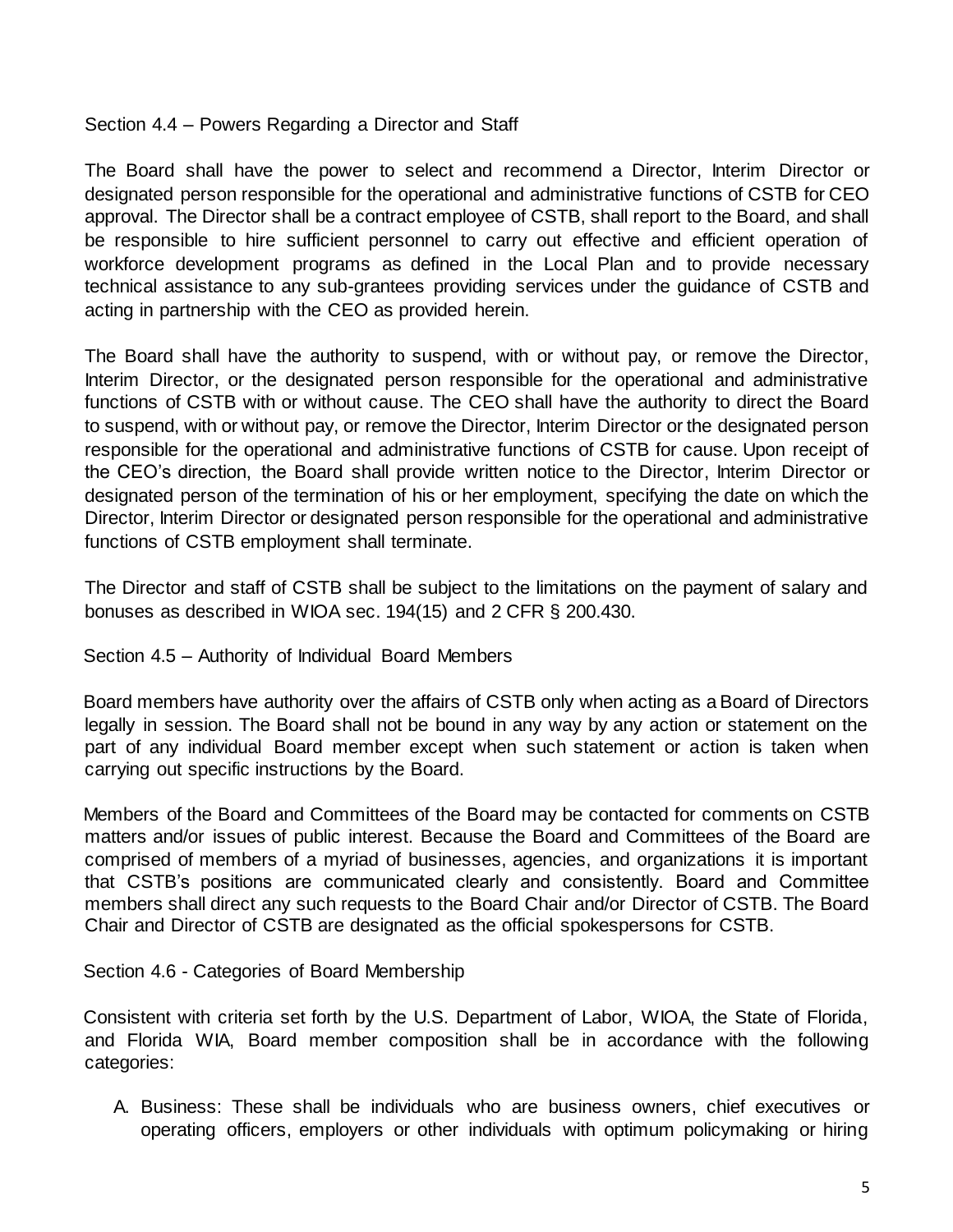authority, provide employment opportunities that include high-quality, work relevant training and development in in-demand industry sectors or occupations, and are nominated by business organizations or business trade associations. Business sector representatives shall constitute a minimum of fifty-one percent (51%) of the total Board.

- B. Workforce: These shall be representatives of local labor organizations nominated by local labor federations, members of a local labor organization or a training director from a joint labor-management apprenticeship program, or if no joint program exists an individual from an apprenticeship program, may include community based organizations that have demonstrated experience and expertise in addressing employment needs of individuals with barriers, including organizations that serve veterans or individuals with disabilities, and out of school youth. Workforce sector representatives shall constitute a minimum of twenty percent (20%) of the total Board.
- C. Education and Training: Representatives shall include providers administering adult education and literacy activities under WIOA Title II, institutions of higher education providing workforce investment activities (including community colleges and private education providers), may include local educational agencies and community-based organizations with expertise in education and training of individuals with barriers to employment.
- D. Government, Economic/Community Development: Representatives of governmental, and economic and community development entities; economic and community development entities serving the Local Area, State Employment office/Wagner-Peyser Act 29 U.S.C. 720 et seq, WIOA Title I of rehabilitation act of 1973, may include agencies representing transportation, housing, public assistance, philanthropic organizations or representatives of entities or individuals as the CEO determines to be appropriate. Government representatives shall include the Chairperson of the CEO or designee and the County Administrator or designee.
- E. All Board members or their alternative designee shall be individuals with optimum policymaking authority within the organizations, agencies or entities. A representative with optimum policymaking authority is an individual who can reasonably be expected to speak affirmatively on behalf of the entity he or she represents and to commit that entity to a chosen course of action.
- F. An individual may be appointed as a representative of more than one membership area if the individual meets all criteria for such representation. If an individual represents more than one membership area, he or she must be appropriately nominated by the organization or entity he or she will represent and must have optimum policymaking authority within each membership area represented. Individuals representing more than one membership area shall be determined and appointed by the CEO. Nominees shall represent the urban and suburban nature as well as the demographic, ethnic, and gender characteristics reflective of the Local Area.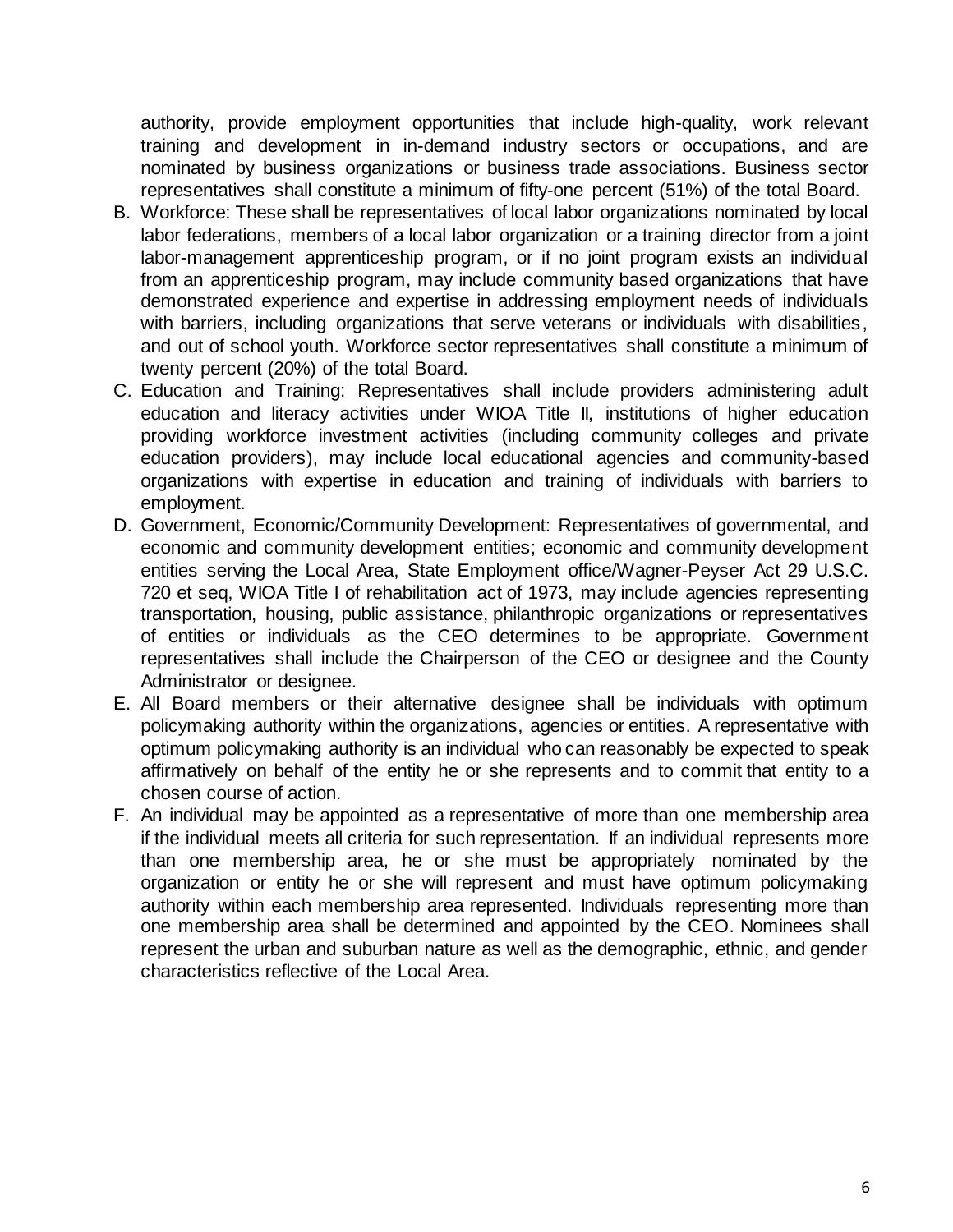Section 4.7 - Qualifications

Members of the Board shall be U.S. citizens or permanent residents, and residents and registered voters of Hillsborough County. The County's residency and voter registration requirements may be waived for members of designated seats by the CEO. Business sector representatives must be employed by a business that is located in Hillsborough County.

Section 4.8 – Financial Disclosure

Each Board member is required to file a statement of financial interests within thirty (30) days of appointment to the Board, annually thereafter, and upon completion of their term on the Board.

Section 4.9 - Compensation

The Board members shall serve without compensation. Board members may be reimbursed for reasonable and necessary expenses incurred when traveling on official business of CSTB if approved in advance by the Board. Such reimbursement shall be pursuant to Chapter 112 Section 061 Florida Statutes and CSTB's policies.

Section 4.10 - Notification of Vacancies

The Board Chair or the Director will notify the CEO when Board vacancies occur through written correspondence to the Chairperson of the CEO, and provide a copy to the County's Liaison to CSTB.

#### **ARTICLE V BOARD MEMBERSHIP**

Section 5.1 – Terms of Membership

- A. Members of the Board shall serve for fixed and staggered terms of two (2) years with the exceptions described herein. The initial Board appointments were staggered between one (1) and two (2) year terms to establish only a portion of the memberships expiring each year;
- B. Members of the Board may not serve as a Board member for more than eight (8) consecutive years, unless such member is a representative of a governmental entity. Service in a term of office as a Board member which commenced before July 1, 2021, does not count toward the eight (8) year limitation. If a Member of the Board is appointed to serve the remainder of an unexpired term, then such service shall count towards the Member's eight (8) year limit.
- C. The term of office for the Chairperson of the CEO or designee and the County Administrator or designee are not subject to the terms of membership specified herein;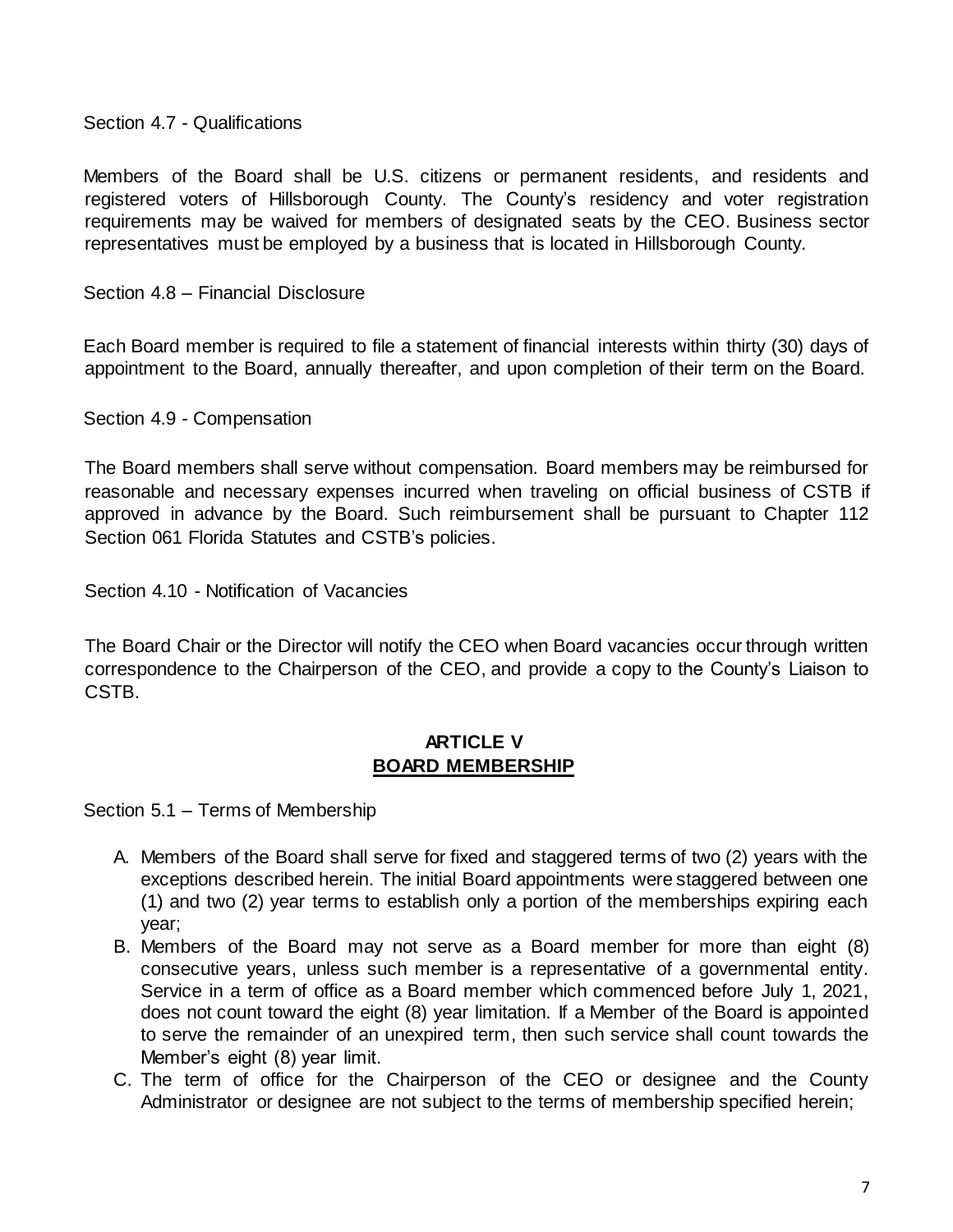- D. In accordance with WIOA and Florida WIA, whenever a designated seat on the Board must be filled by an individual occupying a specific position in an organization, agency or institution, the term of office for that seat is not subject to the terms of membership specified herein; and
- E. If a Board member resigns prior to his or her term end date, or ceases to represent the category to which they were appointed, they shall be considered as having de facto resigned, and applications for filling the vacancy shall be received in accordance with the application process set forth by the CEO. Upon appointment, the new member shall serve the remainder of the unexpired term of the member whose vacancy he or she is filling.

#### Section 5.2 – Attendance

Regular attendance at Board meetings is critical to the successful functioning and operation of the Board and CSTB. As such, Board members are required to attend at least fifty percent (50%) of the Board meetings in any one program year (July – June).

Board members shall notify the Director of CSTB or designee within a reasonable time in advance of the meeting if they will not be able to attend a Board meeting in order to obtain an excused absence. Board members shall notify the Director of CSTB or designee within a reasonable time in advance of the meeting if an alternative designee will attend, see Section 4.6(E). Committee members shall notify the Committee Chair if they will not be able to attend a Committee meeting in order to obtain an excused absence.

Section 5.3 – Resignation of Membership

A Board member may resign his or her membership on the Board at any time by submitting a resignation in writing to the Board Chair or Director. In the case of the resignation of the Board Chair, a resignation shall be submitted in writing to the CEO and the Director. A resignation shall become effective upon the date specified in such notice, or, if no date is specified, upon receipt of the resignation by the Director or CEO, unless Section 5.1(D) is applicable.

Three (3) unexcused absences in any one program year (July 1 – June 30) from regularly scheduled Board meetings shall constitute a de facto resignation of the Board member. Three (3) unexcused absences in any one program year (July 1 – June 30) from regularly scheduled Committee meetings shall constitute a de facto resignation of the Committee member from that Committee.

# Section 5.4 – Revocation of Membership

The Chair may recommend revocation of Board membership to the CEO for the following reasons:

- A. A member's disability, illness or inability to perform their duties on the Board; or
- B. A member's alleged unethical or illegal practices or actions shall be reported pursuant to CEO's Policy 01.30.00.01 entitled Process for Referral and Response to Alleged Violations of the Board's Standards of Conduct applicable to all BOCC Appointees to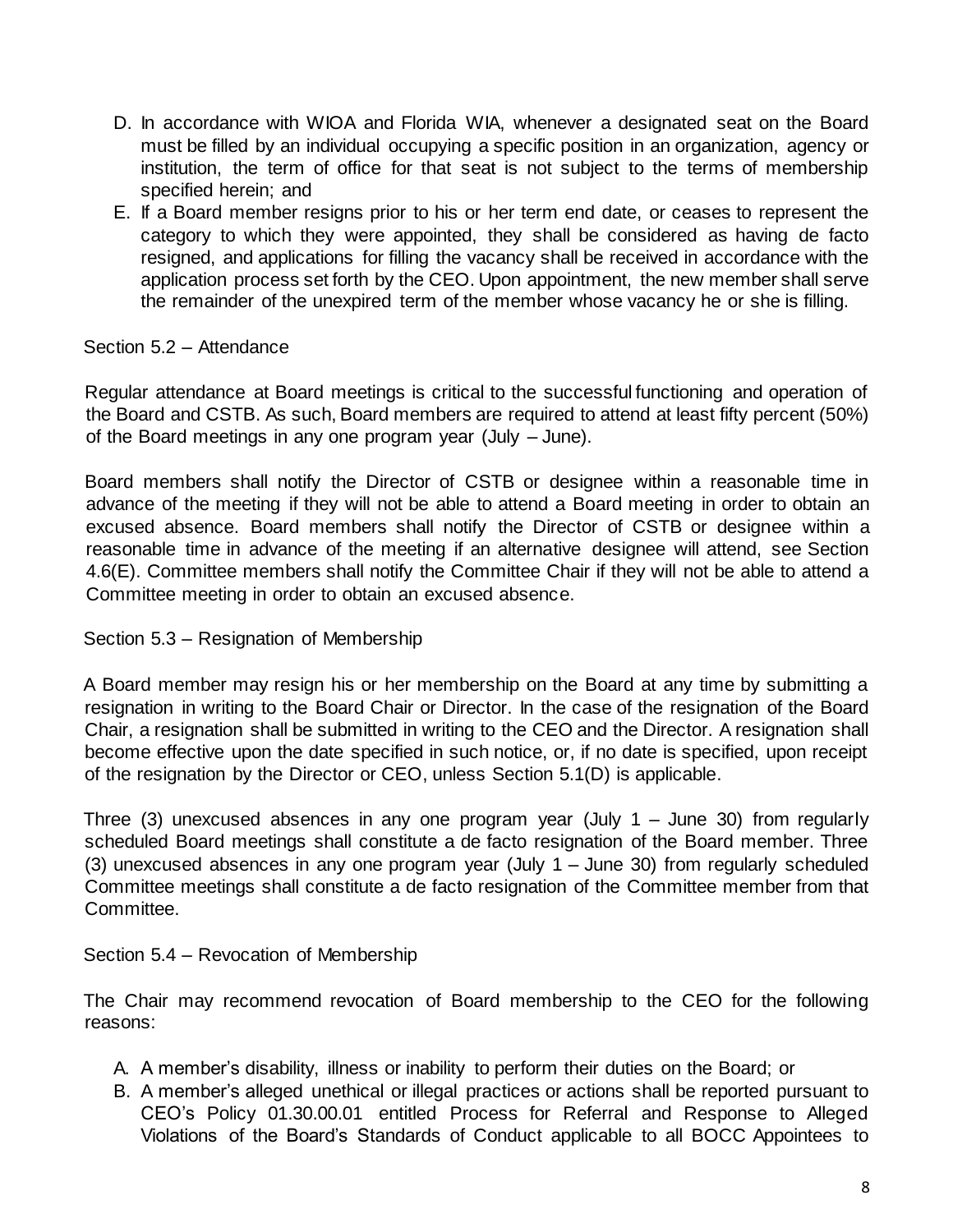Boards, Councils, Committees or Authorities. If the matter is resolved in favor of the member they would be eligible for reappointment to the Board.

#### **ARTICLE VI BOARD OFFICERS**

Section 6.1 - Board Officer Positions, Nominations and Elections

The Board Officers of CSTB shall consist of a Chair, a Vice-Chair, a 2<sup>nd</sup> Vice-Chair, a Secretary and a Treasurer. The Chairperson of the CEO or designee shall occupy the 2<sup>nd</sup> Vice-Chair position.

The Chair, Vice-Chair, Treasurer, and Secretary of CSTB shall be nominated and elected as follows:

- A. A slate of nominees for Officers shall be presented to the Board for a vote by the Nominating Committee at CSTB's annual meeting. Prior to voting on the slate of nominees, nominations shall be accepted from the floor.
- B. The annual meeting at which the slate of Officers shall be elected shall take place in May, or on a date as otherwise set by the Board, and the Officers shall take office in July, or on a date as otherwise set by the Board.
- C. The Chair and Vice-Chair shall be selected from among the representatives of the business sector Board members. The Treasurer and Secretary shall be selected from among any category of Board membership.

Section 6.2 – Duties of Board Officers

- A. Duties of the Chair shall include:
	- Reviewing Board directives with the Director of CSTB to ensure compliance and implementation;
	- Presiding at all meetings of the Board;
	- Serving as Chair of the Executive Committee;
	- Making all Committee Chair appointments subject to these By-laws;
	- Calling special meetings of the Board;
	- Establishing Ad-Hoc Committees as deemed necessary to conduct the business of the Board and make appointments thereto;
	- Serving as a signatory for CSTB's financial and legal documents; and
	- Performing all duties incident to the office of Chair.
- B. Duties of the Vice-Chair shall include:
	- Presiding over meetings of the Board in the absence of the Chair;
	- Serving as a member of the Executive Committee; and
	- Performing all duties incident to the office of Chair in the absence of the Chair.
- C. Duties of the 2nd Vice Chair shall include:
	- Presiding over meetings of the Board in the absence of the Chair and Vice-Chair;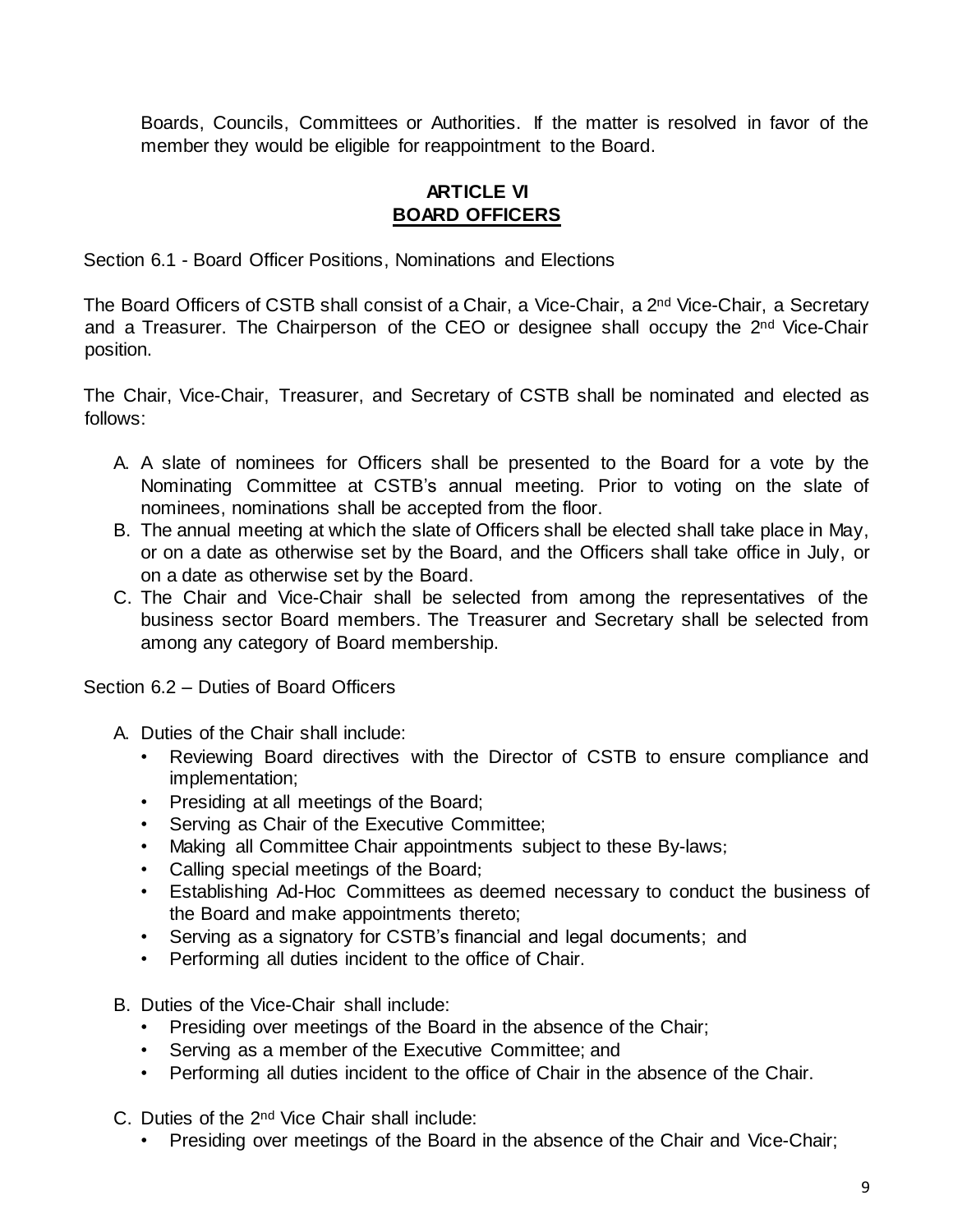- Serving as a member of the Executive Committee;
- Serving as a member of the Finance Committee;
- Performing all duties incident to the offices of Chair and Vice-Chair in the absence of the Chair and Vice-Chair.
- D. Duties of the Treasurer shall include:
	- Serving as a member of the Executive Committee;
	- Serving as Chair of the Finance Committee;
	- Serving as a signatory for CSTB's financial and legal documents; and
	- Performing all duties incident to the office of Treasurer.
- E. Duties of the Secretary shall include:
	- Serving as a member of the Executive Committee;
	- Signing all bank resolutions;
	- Serving as a signatory for CSTB's financial and legal documents; and
	- Performing all duties incident to the office of Secretary.

Section 6.3 – Terms of Board Officers

The term of office for the Board Chair, Vice-Chair, Treasurer and Secretary shall be for one (1) full year, from July 1 through June 30.

Board Officers shall serve no more than two (2) consecutive terms of one (1) year each in the same office, if re-elected, provided that the time in office does not exceed the limits of their term of membership on the Board. After two (2) consecutive terms, the Officer shall then step down from their position for a minimum of one (1) year, although he or she may continue to serve as a Board member, or in another office.

The time which an Officer is appointed to serve the remainder of an unexpired term shall not count towards the Officer's two (2) consecutive terms.

The 2nd Vice-Chair is not subject to the Officer term limits specified herein.

Section 6.4 – Vacancy in One of the Officer Positions

If a vacancy in any office other than the Chair occurs due to the illness, resignation, etc. of the Officer elected, a replacement shall be elected to serve the unexpired term of office at the next regularly scheduled Board meeting where a quorum is established. If the office of Chair becomes vacant, the Vice-Chair will assume the office of Chair for the remainder of the unexpired term. The office of Vice-Chair will then be filled at the Board's discretion.

#### **ARTICLE VII BOARD COMMITTEES**

Section 7.1 – Standing Committees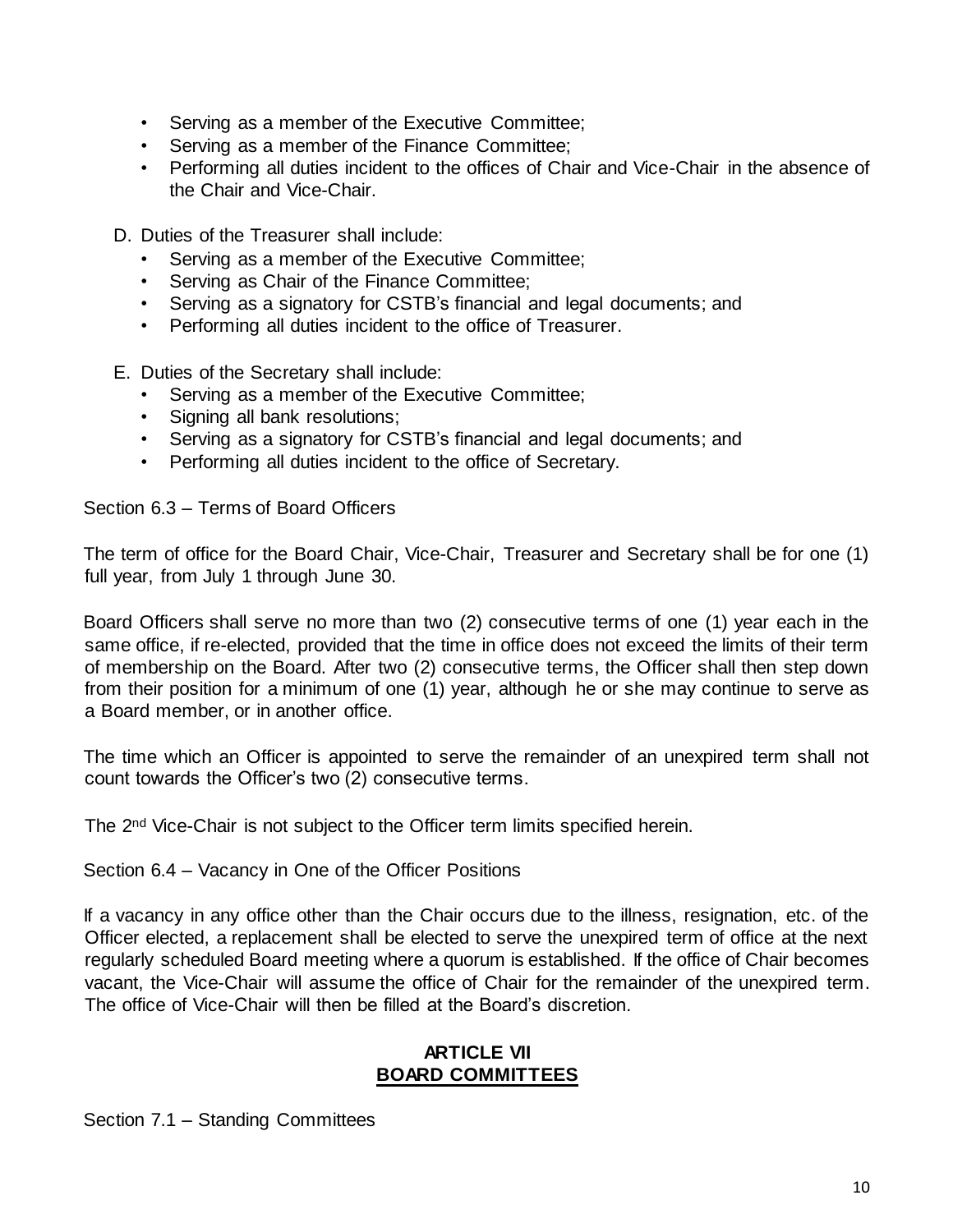Standing Committees shall be the Executive Committee, Workforce Performance Committee, Youth Development Committee, Finance Committee, Human Resources Committee, Nominating, and Career Pathways Committee.

The CEO may create, expand or combine Standing Committees as determined necessary for the efficient operation of CSTB. The Board may initiate creating, expanding or combining Standing Committees by providing recommendations for CEO consideration and approval.

#### Section 7.2 – Ad Hoc Committees

The Chair may appoint Ad Hoc Committees as deemed necessary. The Executive Committee may serve as an Ad Hoc Committee as deemed necessary and appropriate by the Chair and approved by the Board.

Section 7.3 – General Guidelines of Committee Membership

- A. All Committees shall be chaired by a Board member appointed by the Board Chair and Board members shall comprise a majority of each Committee;
- B. All Board members are required to serve on at least one (1) Standing Committee as determined and appointed by the Board Chair;
- C. The Executive Committee, Finance Committee, and Human Resources Committee shall be comprised only of Board members. All other Standing Committees shall include individuals appointed by the Board who are not Board members and who have demonstrated experience and expertise in accordance with 20 CFR § 679.340(b) and as determined by the Board; and
- D. A Committee member, with the exception of a Board member, may designate an alternate in writing who shall have the powers, excluding voting, of the committee member when that alternate attends committee meetings in lieu of the committee member. No committee member or delegate may vote through proxy.

Section 7.4 – Executive Committee Membership, Duties and Responsibilities

The Executive Committee shall be chaired by the Board Chair and shall consist of the Board Chair, Vice-Chair, 2nd Vice-Chair, Treasurer, Secretary, Chairs of the Standing Committees, the County Administrator or designee, and the Immediate Past Chair.

The Board Chair may appoint one (1) at-large Board member to the Executive Committee as needed.

The Executive Committee's general responsibilities shall include, but not be limited to:

A. To the extent consistent with these bylaws, the Executive Committee shall have the authority to exercise those powers of the Board, which may be lawfully delegated, to manage the business and affairs of CSTB between meetings of the Board such as when time requirements do not permit consideration and action by the full Board without impacting delivery of programs or services;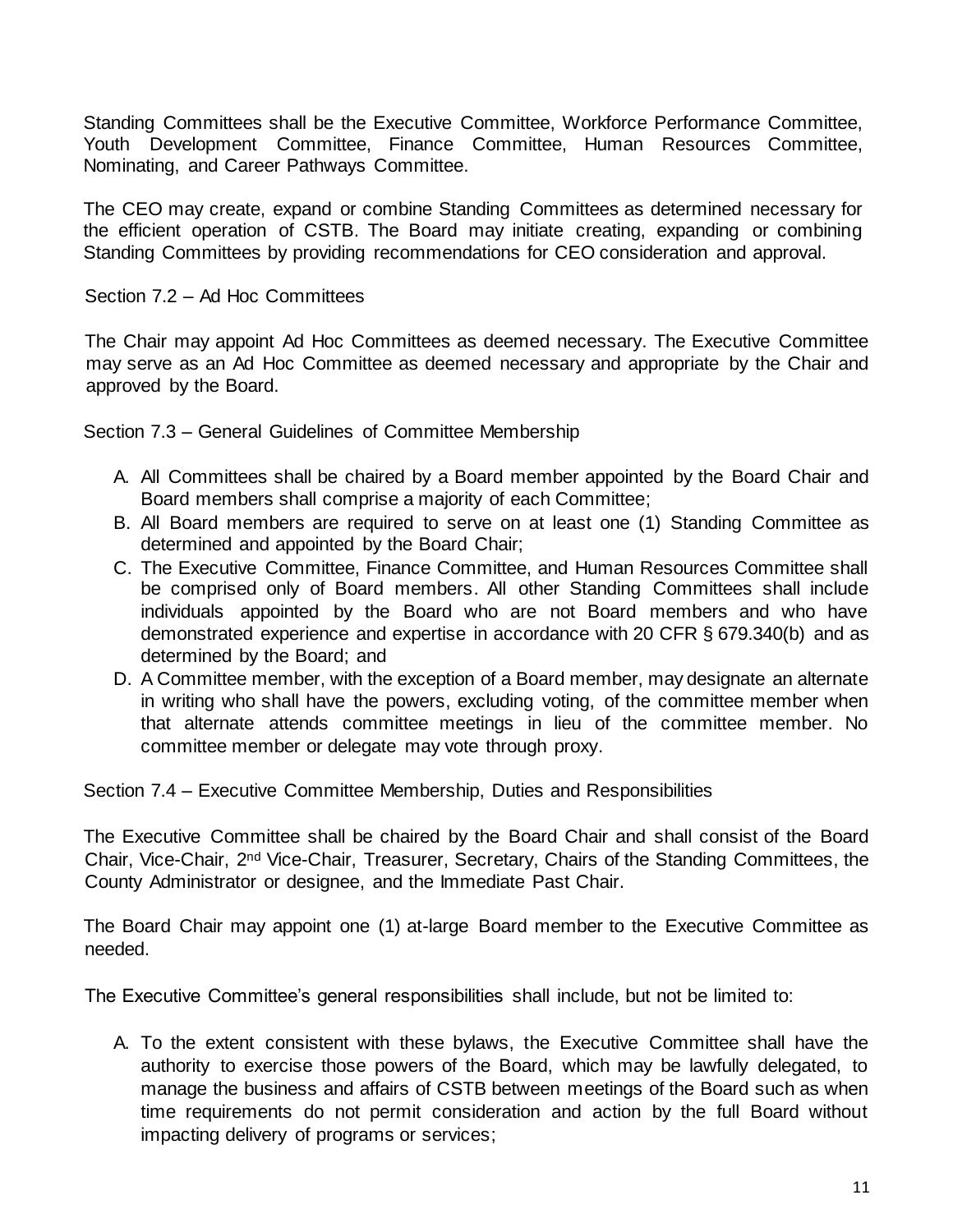- B. Reviewing and recommending for Board approval the Director's performance evaluation and compensation process;
- C. Reviewing and overseeing the Director's succession plan to ensure continuity of leadership and uninterrupted delivery of services during the time needed to select and recommend a new Director, Interim Director or designated person responsible for the operational and administrative functions of CSTB, for CEO approval; and
- D. Reviewing with the Director key management succession planning to ensure continuity of leadership and providing assistance with implementation as needed.

The Executive Committee shall NOT have the authority to perform the following duties, which require action by the full Board:

- A. Remove existing Officers or Board members or elect new Officers;
- B. Reconsider or reverse any approved action or policy of the Board;
- C. Adopt, repeal or amend CSTB's Articles of Incorporation, these By-laws, or the Agreement with the CEO; or
- D. Adopt or amend the budget or adopt programs or approve contractors for competitively bid contracts.

The Executive Committee shall report all actions and recommendations for approval at the next Board meeting.

Section 7.5 – Workforce Performance Committee Membership, Duties and Responsibilities

The Workforce Performance Committee's general responsibilities shall include, but not be limited to:

- A. Reviewing and recommending for Board approval of the services and programs being delivered to employers and job seekers;
- B. Reviewing and recommending for Board approval of training vendor applications, termination, and other actions pertaining to training vendors;
- C. Reviewing and recommending for Board approval, and maintaining, the Regional Targeted Occupations List;
- D. Reviewing and recommending for Board approval of CSTB's partnerships with economic development organizations and other business associations in accordance with the committee's strategic plan;
- E. Providing assistance with planning and reviewing of operational and other matters relating to the one-stop delivery system;
- F. Providing assistance with planning, operational, and other matters relating to the provision of services to individuals with disabilities;
- G. Reviewing the plans and services of other agencies and one-stop partners relating to improving coordination of services;
- H. Reviewing the enrollment and performance reports of individuals receiving career training and development assistance under WIOA;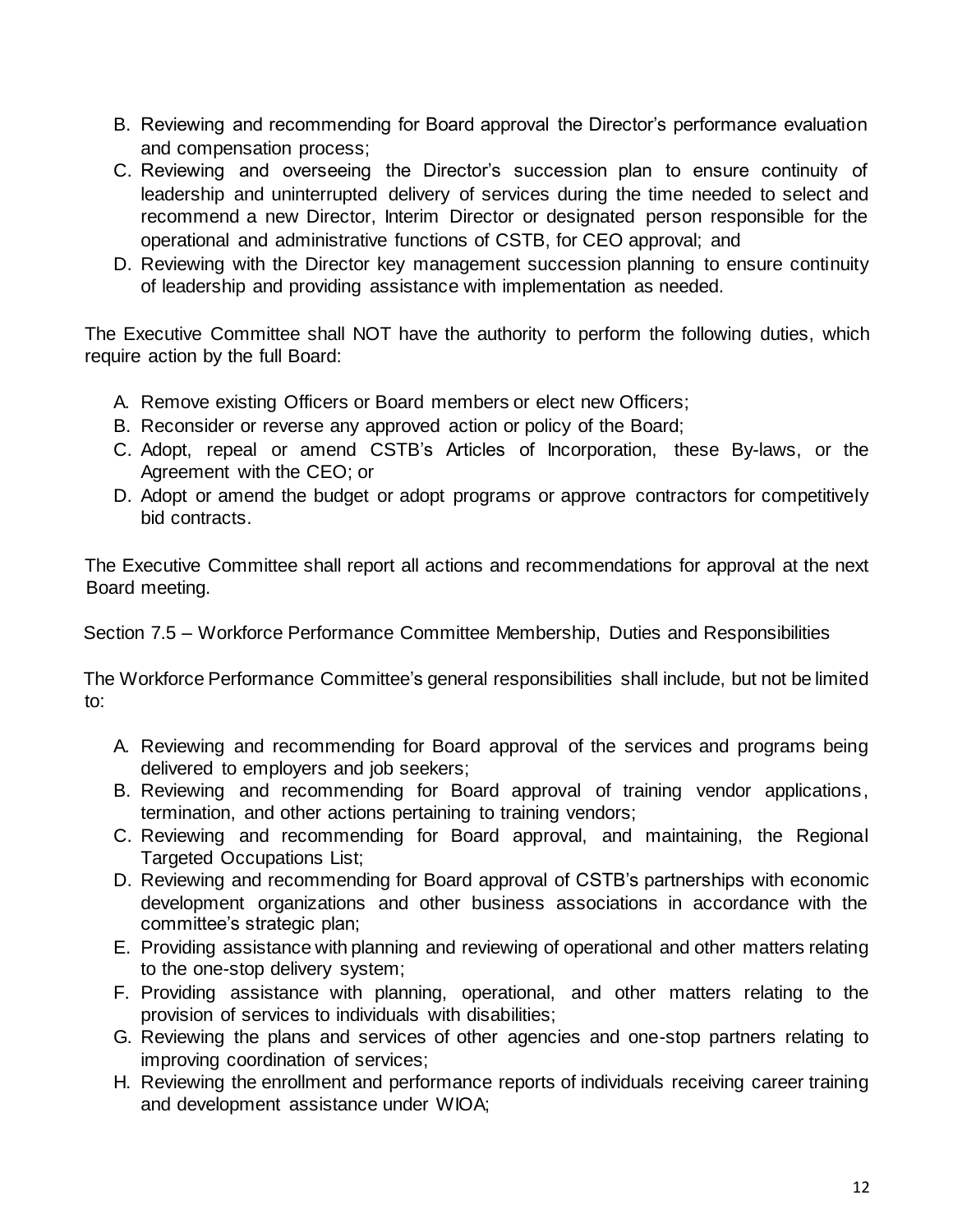- I. Reviewing customer survey feedback to ensure customer input is received and evaluated and where practical made part of the service delivery plan;
- J. Reviewing training vendor reports for performance, compliance and outcomes; and
- K. Reviewing reports of activities related to targeted business sectors.

Section 7.6 – Youth Development Committee Membership, Duties and Responsibilities

The Youth Development Committee's general responsibilities shall include, but not be limited to:

- A. Reviewing and recommending for Board approval of services to address the need to prepare youth new to the workforce for employment or transition to additional career learning opportunities beyond high school;
- B. Reviewing and recommending for Board approval CSTB's partnerships with youth serving organizations in accordance with the committee's strategic plan;
- C. Reviewing and recommending for Board approval of service provider applications, termination, and other actions pertaining to competitively awarded grants or contracts to eligible providers of youth services;
- D. Providing assistance with planning, operational, and other matters relating to the provision of youth services and initiatives;
- E. Reviewing the plans and services of other agencies and one-stop partners relating to improving coordination of services to youth;
- F. Reviewing the enrollment and performance reports of youth receiving career training and development assistance under WIOA;
- G. Reviewing customer survey feedback to ensure youth input is received and evaluated and where practical made part of the service delivery plan; and
- H. Working with other community partners to solicit grant opportunities as a means of increasing overall youth workforce development services.

Section 7.7 – Finance Committee Membership, Duties and Responsibilities

The Finance Committee shall be chaired by the Treasurer. The Finance Committee's general responsibilities shall include, but not be limited to:

- A. Providing oversight of the fiscal affairs of CSTB to ensure fiscal integrity and accountability of all funds;
- B. Reviewing and recommending for Board approval CSTB's annual planning budget. The annual planning budget shall be based upon the planning numbers provided by DEO and shall include all non-federal revenues and discretionary grants;
- C. Reviewing and recommending for Board approval of all modifications to the budget;
- D. Reviewing and recommending for Board acceptance of the annual IRS Form 990 submission;
- E. Reviewing and recommending for Board acceptance of the annual financial audit;
- F. Reviewing and recommending for Board approval of applications seeking, competing for and accepting grants and donations;
- G. Reviewing internal and external financial monitoring reports performed by CSTB, U.S. Department of Labor, DEO, and others as deemed appropriate; and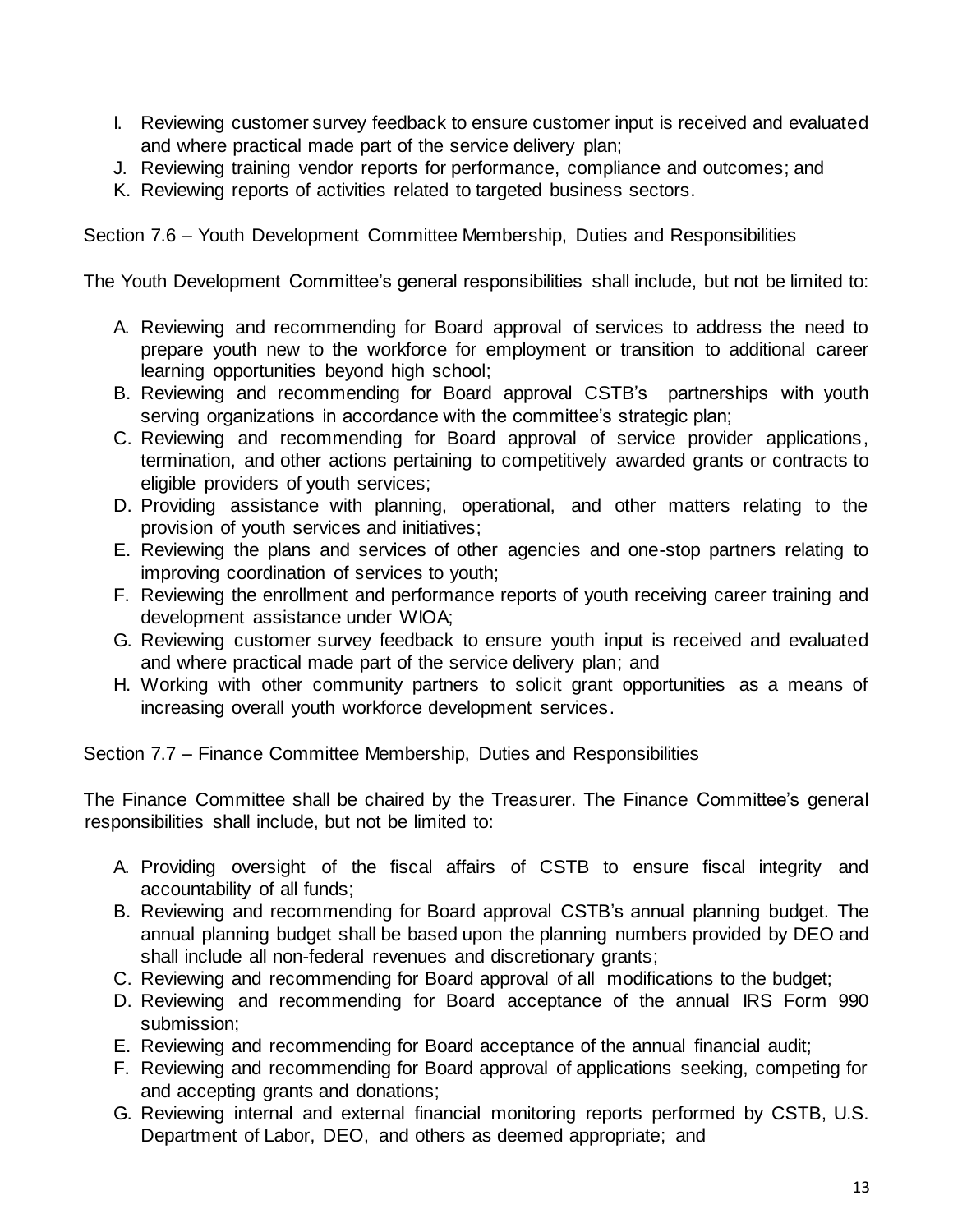H. Reviewing CSTB's periodic financial statements and reporting on CSTB's financial status at each meeting of the Board and Executive Committee.

# Section 7.8 – Human Resources Committee Membership, Duties and Responsibilities

The Human Resources Committee's general responsibilities shall include, but not be limited to:

- A. Reviewing and recommending for Board approval the CSTB employee handbook which includes, but is not limited to, personnel policies, employee salary and benefits plans, including the selection of a third-party firm to assess the existing personnel policies, and employee salary and benefits plan;
- B. Reviewing and recommending for Board approval policies ensuring employees meet the necessary WIOA training requirements;
- C. Reviewing and evaluating employee survey responses to understand and ensure employee feedback is made part of CSTB's commitment to employee engagement, morale and satisfaction; and
- D. Providing assistance with planning, operational and other matters relating to the provision of fair labor practices in the workplace.

Section 7.9 – Nominating Committee Membership, Duties and Responsibilities

The Board Chair shall appoint the Chair and members of the Nominating Committee from among the membership of the Board. This committee shall consist of no less than three (3) and no more than five (5) members.

The Nominating Committee's general responsibilities shall include, but not be limited to:

- A. Meeting prior to the Board's Annual Meeting to identify and select a slate of Officers to be presented to the Board at the Annual Meeting;
- B. Reviewing Board members' attendance, participation, and length of service in developing a slate of Officers;
- C. Presenting a slate of Officers to the Board at the Annual Board meeting; and
- D. Assisting the Board Chair-Elect to identify candidates for appointment to the Executive Committee and Committee Chairs, as requested.

Section 7.10 – Career Pathways Committee Membership, Duties and Responsibilities

The Career Pathways Committee's general responsibilities shall include, but not be limited to:

- A. Reviewing and recommending for Board approval of strategies to address the need to prepare residents for high-demand jobs with sustainable career pathways with local employers within targeted industry sectors;
- B. Reviewing and recommending for Board approval of strategies to engage with employers, industry associations, partner agencies, apprenticeship programs, educational institutions, and staffing companies in accordance with the committee's strategic plan;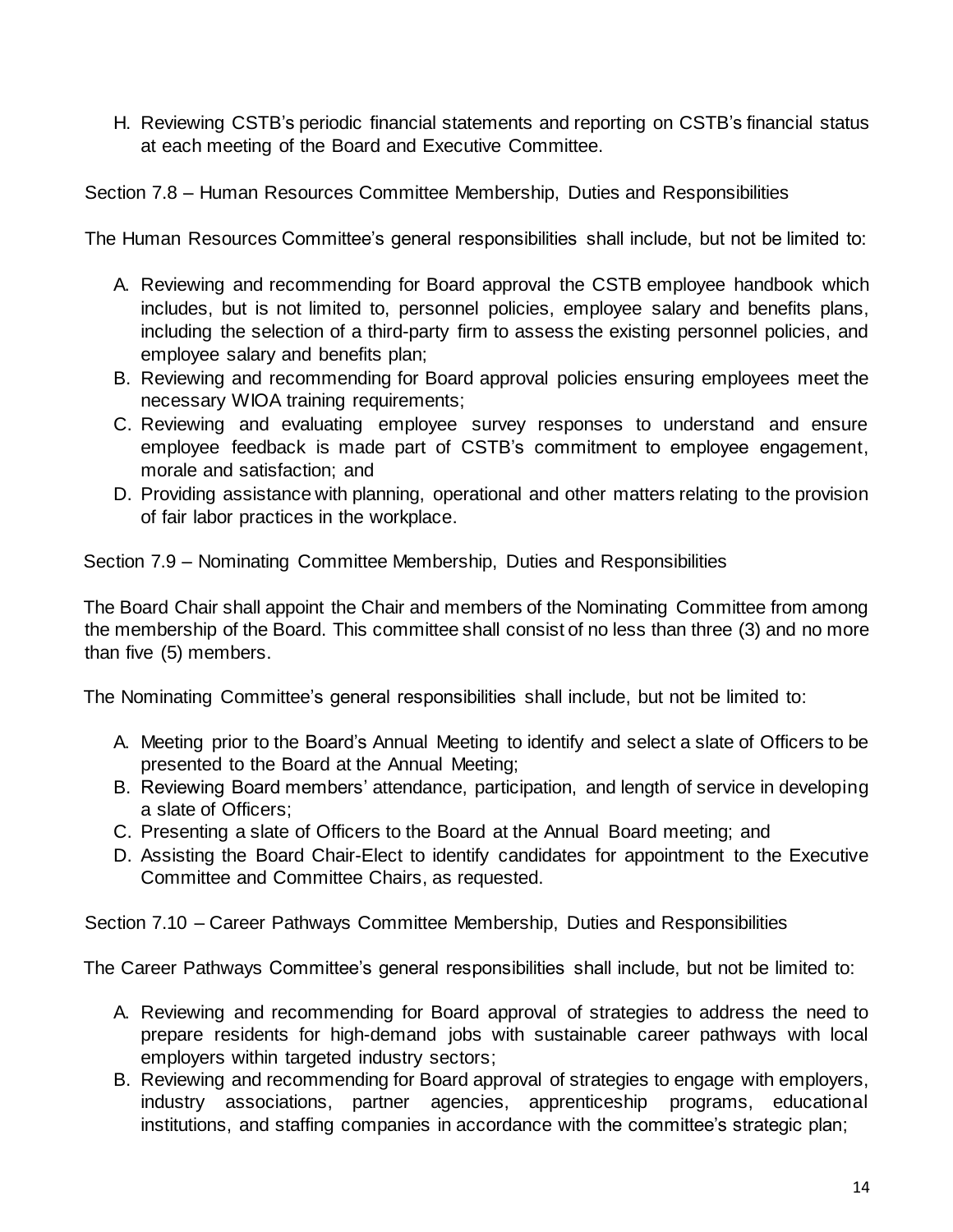- C. Reviewing and providing feedback of the plans and services to engage residents in meaningful paid work-based learning employment opportunities in the form of on-the-job training, paid work experiences, apprenticeships and internships;
- D. Reviewing and providing feedback of the enrollment and performance reports of individuals receiving career pathways training and development assistance;
- E. Reviewing and providing feedback of customer survey feedback to ensure resident input is received and evaluated and where practical made part of the service delivery plan;
- F. Providing assistance with planning, operational, and other matters relating to the provision of career pathways services and initiatives; and
- G. Provide assistance with marketing and promoting high-demand career opportunities to residents, students and their families.

# **ARTICLE VIII MEETINGS**

Section 8.1 – Meeting Frequency, Location, Notices, Minutes, Participation and Parliamentary **Procedures** 

- A. The Board and Committees of the Board shall meet on a regularly scheduled basis as deemed necessary and appropriate to carry out the responsibilities of the Board or Committee. A calendar of Board and Committee meetings shall be presented to the Board for approval at the annual meeting.
- B. Meetings of the Board and Committees of the Board shall be held at locations determined by the members.
- C. The Director of CSTB or designee shall notice all Board and Committee members of meetings by email, telephone or any other electronic means at least five (5) calendar days in advance. These notices shall contain the meeting date, time, location, and identify the agenda items.
- D. Special meetings of the Board or Executive Committee may be called at any time by the Board Chair or by written request to the Board Chair of not less than twenty-five percent (25%) of the Board membership, setting forth the reason for calling a special meeting. In their consideration of whether a Special meeting is necessary Board members must be mindful not to substantively discuss the issue(s) which may come before the Board in their consideration of whether a Special Meeting is necessary.
- E. The Director of CSTB or designee shall notice all Board members of special meetings by email, telephone or any other electronic means at least three (3) calendar days in advance. These notices shall contain the meeting date, time, location, and identify the purpose of the meeting and whether it has been called by the Chair or by written request.
- F. The public shall be informed of all meetings of the Board and Committees of the Board through notices which shall state the meeting date, time, location and purpose. Special meeting notices shall identify whether it has been called by the Chair or by written request.
- G. Written minutes shall be kept of all Board and Committee meetings. Written minutes shall be reviewed and approved at the next Board or Committee meeting. The official minutes of meetings of the Board and Committees of the Board are public record and shall be open to inspection by the public. All minutes shall be kept on file by the Board Secretary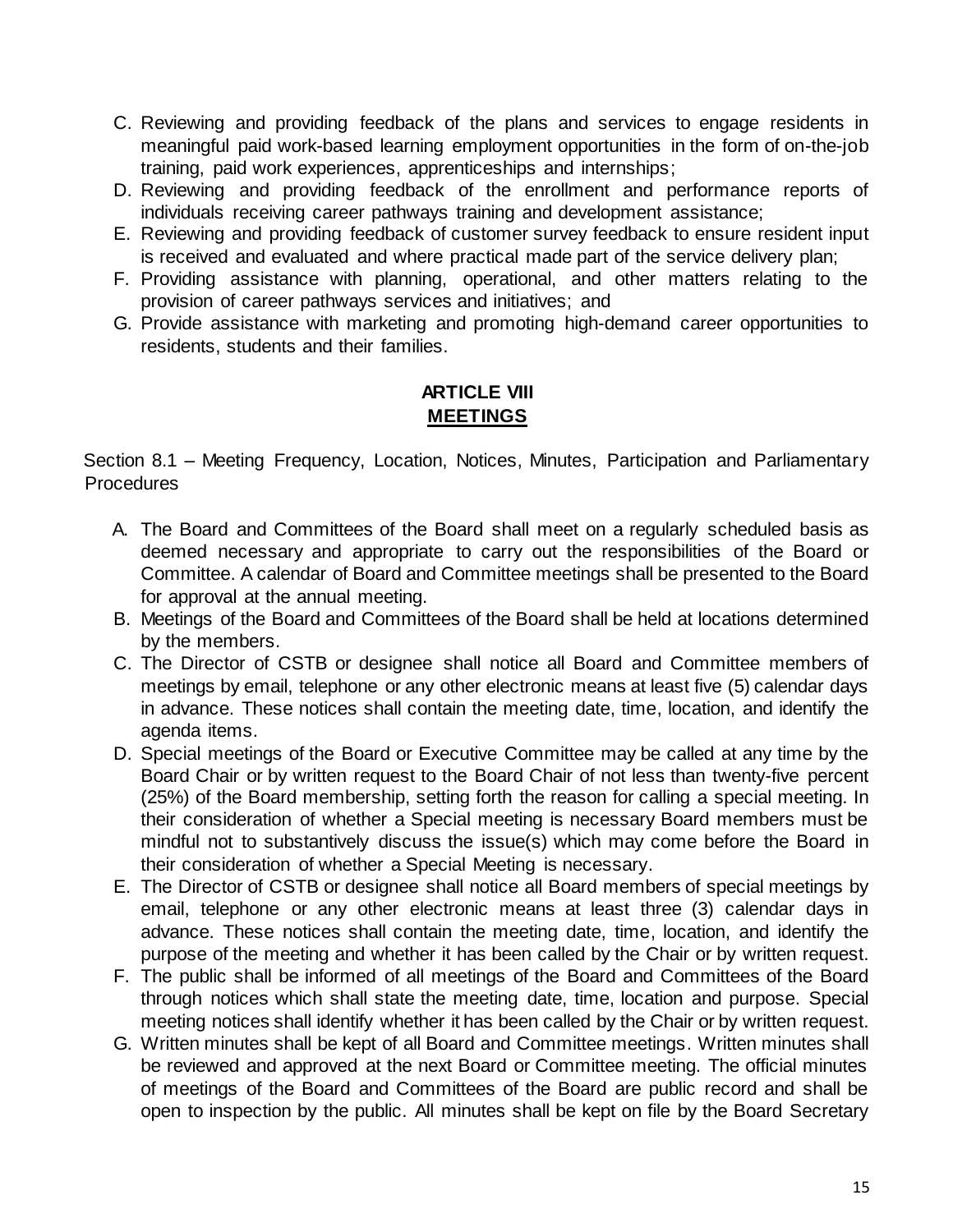at CSTB's administrative office as the record of the official actions of the Board or Committee for as long as prescribed by Chapter 119 of the Florida Statutes.

- H. All Board and Committee meetings shall be conducted in accordance with the "sunshine provision" of WIOA and Florida's Government-in-the-Sunshine Act.
- I. The Board may allow members to participate in Board and Committee meetings by the use of technology, such as telephone and web-based meetings, to promote member participation, provided that same access be made available to the public and it allows all persons participating in the meeting to hear each other.

Section 8.2 – Participation in Meetings

Participation in Board and Executive Committee meetings shall be limited to members of the Board, Committees of the Board, CSTB staff, the County's Liaison to CSTB and Board Counsel. A time shall be set on the agenda for the receipt of public comment to allow input or comment from any member of the public.

Section 8.3 – Parliamentary Procedures

Where parliamentary procedures are not covered by these By-laws, Robert's Rules of Order, Revised, shall prevail.

#### **ARTICLE IX QUORUM, VOTING, CONFLICT OF INTEREST, AND RELATED PARTY CONTRACTS**

Section 9.1 – Quorum

A quorum is required to conduct official business of the Board and Committees of the Board.

- A. A quorum of the Board and Committees of the Board shall consist of at least forty percent (40%) of the actual appointed membership;
- B. Board and Committee members participating by the use of technology, such as telephone and web-based meetings, will be included as part of the quorum as a quorum does not have to be physically present to conduct business; and
- C. In the absence of a quorum, no official action shall be taken on any item by the Board or Committee.

Section 9.2 – Voting

- A. Any action that may be taken by the Board or a Committee shall be considered the act of the Board or Committee only if the action is taken by an affirmative vote of the majority of the actual appointed membership in attendance at a meeting where a quorum has been established unless otherwise specified in these bylaws.
- B. Each member of the Board or Committee shall have one (1) vote when present at a Board or Committee meeting, whether attending in person or by telephone or other type of communication technology.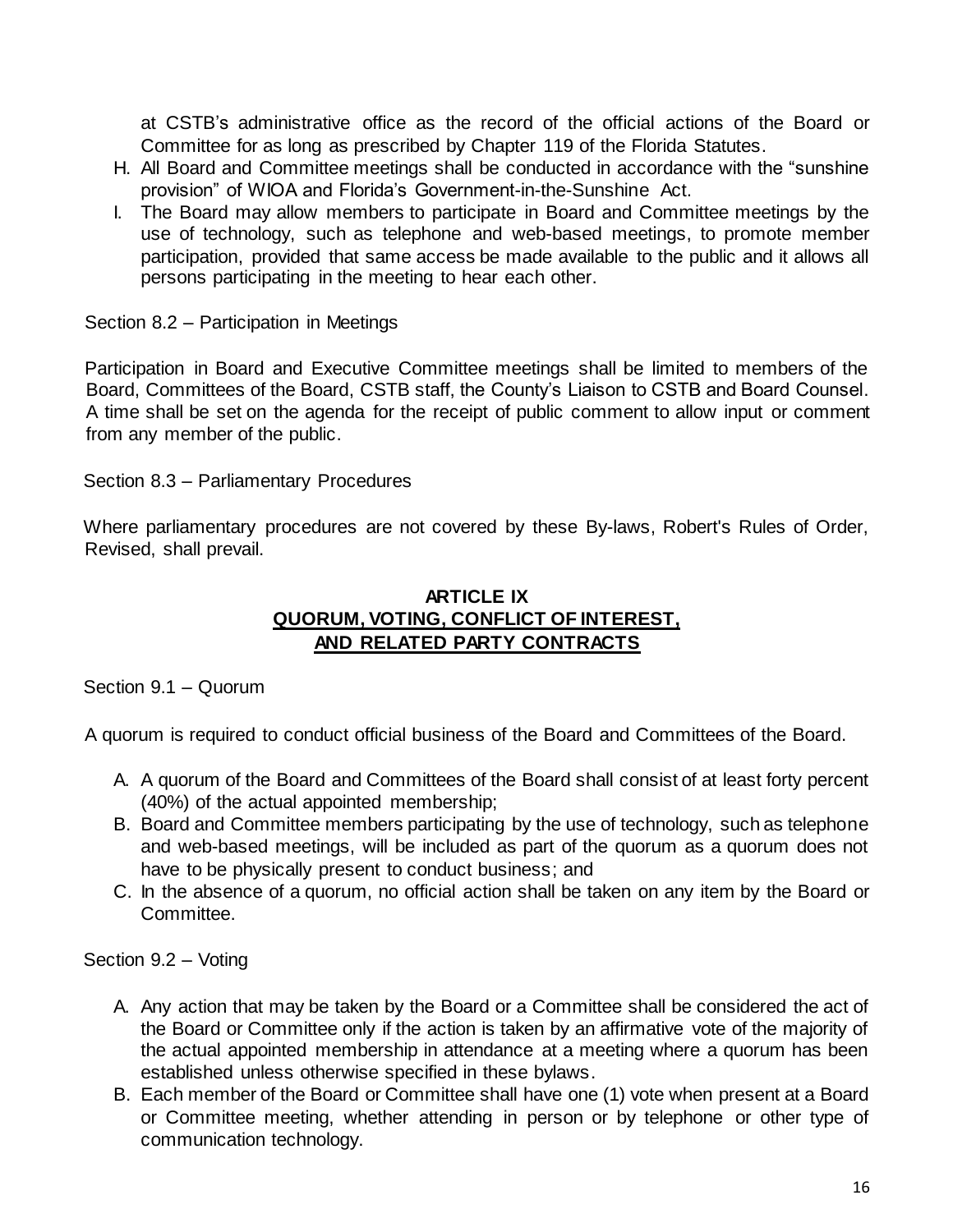- C. Members may not vote by proxy. Proxy voting is a form of voting whereby a member of a decision-making body delegates his or her voting power to a representative to enable a vote in absence. Proxy voting is prohibited regardless of whether the representative is another Board or Committee member.
- D. Voting privileges of non-Board members selected to serve on a Committee are limited to that Committee.
- E. A member of the Board or Committee, who is present, either in person or by telephone or other type of communication technology, at a meeting of the Board or Committee at which action on any matter is taken shall vote on all said actions or matters. Every vote shall be declared and entered in the minutes of the meeting except as provided below in the case of conflict of interest.
- F. A Board member acting as presiding Officer at a meeting of the Board or a Committee shall be entitled to vote on the same basis as if not acting as the presiding Officer.
- G. Any action item considered, voted on and approved by a Committee, excluding approval of meeting minutes and adjournment of meeting, shall be brought forth for approval at the next Board meeting.

Section 9.3 – Conflict of Interest

When an issue presents a conflict of interest to a Board or Committee member, said member shall verbally disclose the conflict of interest, abstain from voting, leave the room during discussion and vote on said issue, and submit a Voting Abstention form to the Administrative Services Coordinator. Reference to the member leaving the room and submission of the Voting Abstention form shall be included in meeting minutes.

No Board or Committee member shall vote upon any measure which would inure to their special private gain or loss; which they know would inure to the special private gain or loss of any principal by whom they are retained or to the parent organization or subsidiary of a corporate principal by which they are retained; or which they know would inure to the special private gain or loss of a relative or business associate. A relative is defined as any father, mother, son, daughter, husband, wife, brother, sister, father-in-law, mother-in-law, son-in-law, or daughter-inlaw. See Chapter 112 Section 3143 Florida Statutes.

Section 9.4 – Related Party Contracts

Related party contracts shall require a two-thirds (2/3rd) vote of the Board or Committee for approval, a quorum having been established, and the Board or Committee member who has a conflict of interest shall comply with requirements of Section 9.3. All related party contracts shall be reported to DEO for review and approval prior to being executed. A related party contract is any contract made between CSTB and a member of the Board or Committee, or Board or Committee member's relative, or an entity represented by that Board or Committee member.

# **ARTICLE X AMENDMENTS**

Section 10.1 – Amendments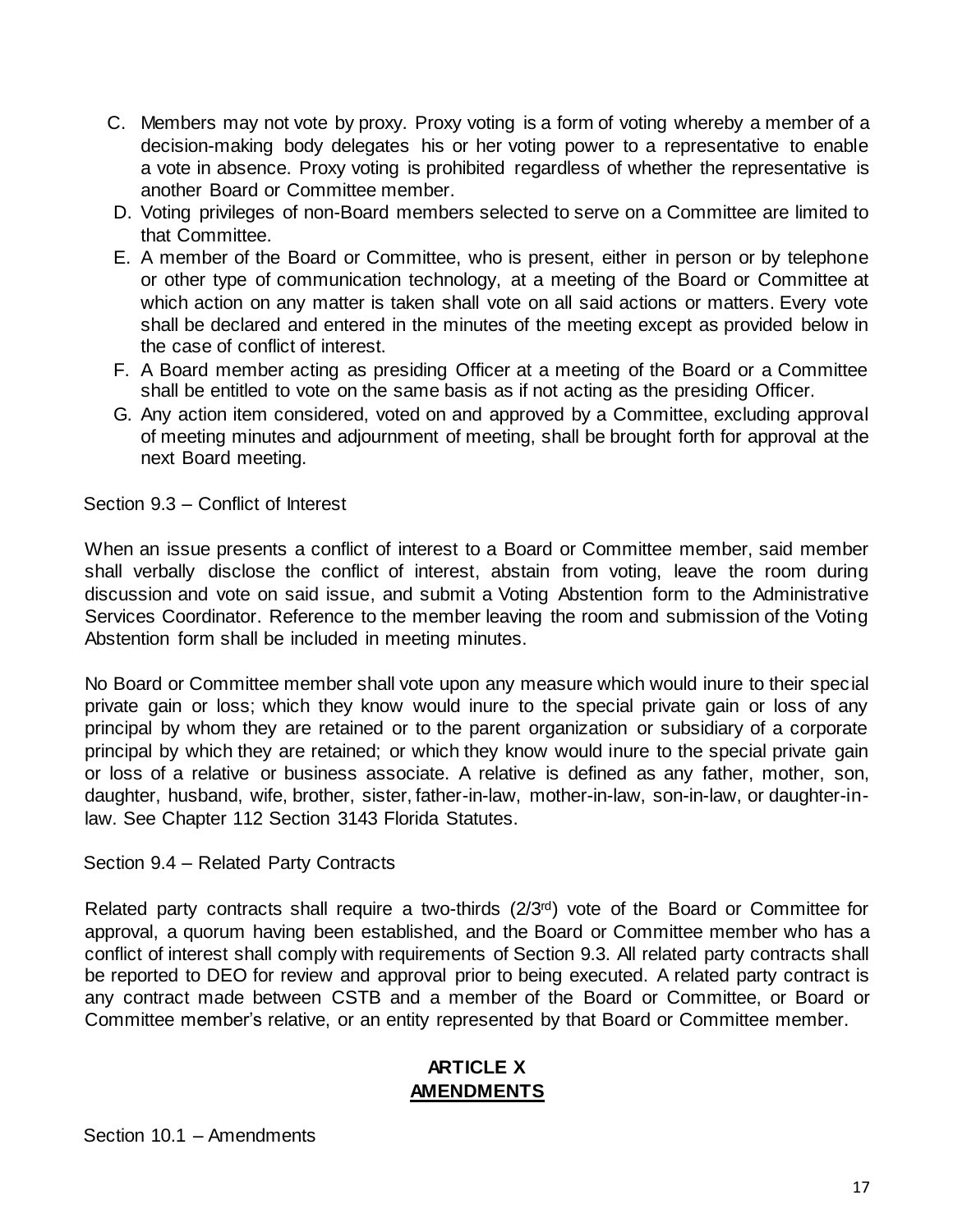These By-laws may be amended or replaced only by the CEO. At the CEO's sole discretion, the CEO may consult with the Board during the CEO's consideration of amendments or replacements to these By-laws. The Board may initiate or support this process by providing recommendations for amendment or replacement for CEO consideration and approval.

Section 10.2 – Recommendations for Amendments

The Board may recommend to the CEO these By-laws be amended or replaced by a two-thirds (2/3rd) affirmative vote of the quorum in attendance at the Board meeting. Notice of recommending a proposed amendment to or replacement of these bylaws shall be made no less than five (5) calendar days prior to the Board meeting at which such amendment or repeal is acted upon.

#### **ARTICLE XI GENERAL PROVISIONS**

Section 11.1 – General Provisions

Nothing in these By-laws shall be construed to take precedence over federal, state or local laws or regulations, or to constrain the rights or obligations of the CEO or State.

#### **ARTICLE XII INDEMNIFICATION**

Section 12.1 – Indemnification of Board Members

CSTB shall indemnify and hold harmless any Board Officer, Board member, or staff person, or former Board Officer, Board member, or staff person, for expenses actually and reasonably incurred by him or her in connection with the defense of any action, suit or proceeding, civil or criminal, in which he or she is made a party by reason of being or having been a Board Officer, Board member, or staff person, except in relation to matters in which he or she was adjudged, in the action, suit or proceeding, to be liable for negligence or misconduct in the performance of his or her duties.

Section 12.2 – Rights to Indemnification

The right to indemnification under this Article is only available to the extent that the power to indemnify is lawful and to the extent that the person to be indemnified is lawful and to the extent that the person to be indemnified is not insured or otherwise indemnified.

Section 12.3 – Indemnification Insurance

CSTB shall purchase and maintain insurance sufficient to meet this Article's indemnification requirements.